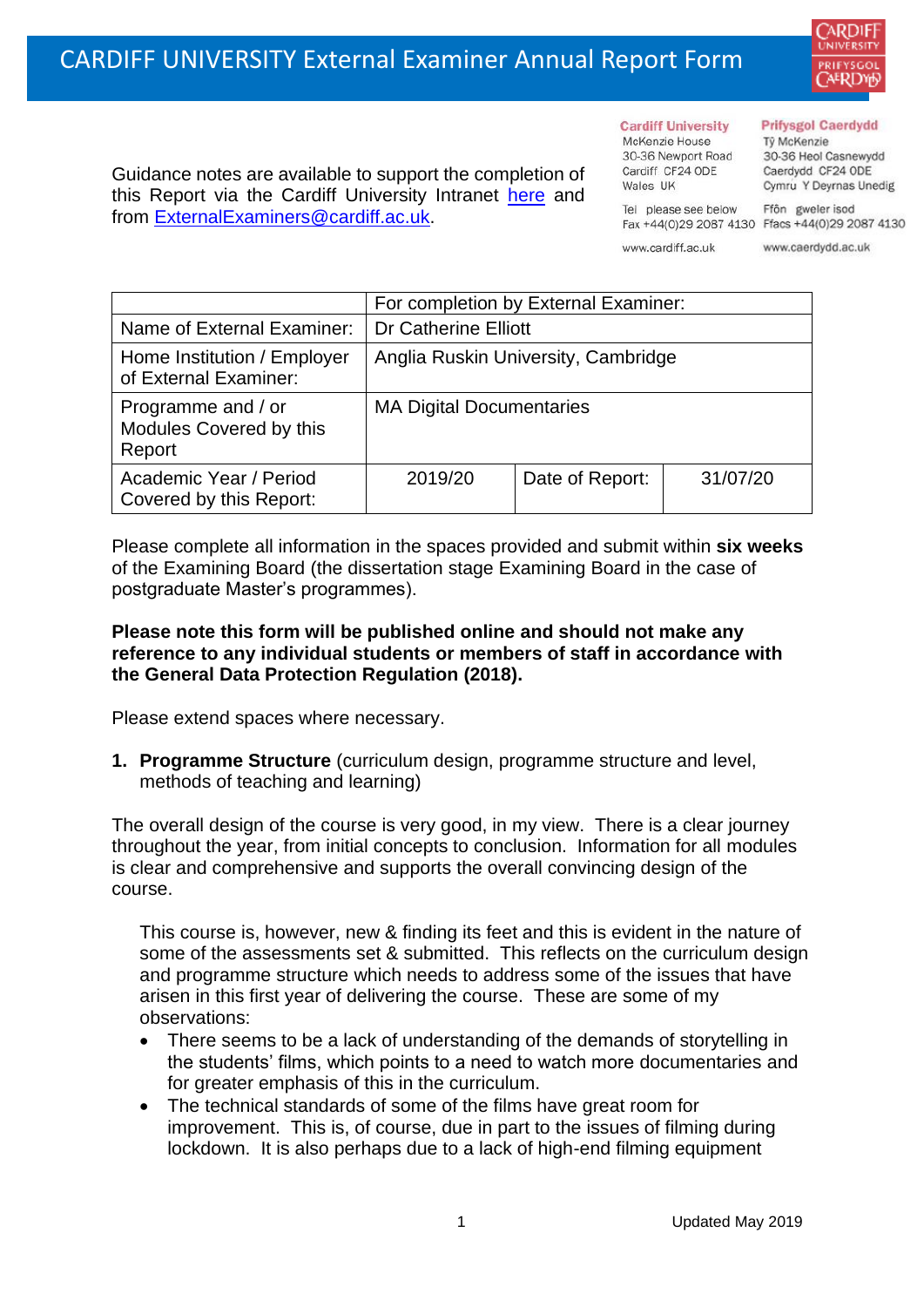which would allow for more visual flair and experiment which is crucial in this field.

- The understanding of the requirements of different audiences and markets also needs more emphasis in the curriculum.
- **2. Academic Standards** (comparability with other UK HEIs, achievement of students, any PSRB requirements)

I can confirm that the standards set for the modules on MA Digital Documentaries Film were appropriate for MA level study. The overall content and standards set produce a cohesive set of related modules.

This course can be said to be informed by the QAA benchmark statements for Communication, Media, Film and Cultural Studies 2019 (in relation to programme content) and the Qualification Descriptors for Master's Degrees (levels and skills).

Furthermore:

- The real strength of the submissions is in the written work rather than the films. The essays are generally of a good standard, whilst the visual material is quite weak when compared with other UK HEIs. There are a few notable exceptions to this.
- The overall marks represented a good range of achievement.
- It should also be noted that this course is currently very small with only 5 students in this first year.
- **3. The Assessment Process** (enabling achievement of aims and learning outcomes; stretch of assessment; comparability of standards between modules of the same level)

The assessment process was very good. The feedback on all the submitted work was very constructive, with excellent suggestions for improvement. The marking was fair and consistent across the modules. It is not clear, however, as to how the second marking / internal moderation is carried out. It would be very useful to make this process more transparent.

In some modules there seemed to be a lack of clarity on what was being demanded of the students. For instance, with the reflective essays for the *Documentary Practice* module it was unclear as to what was required & this was reflected in the very mixed outcomes, whereas the *Documentary Studies* essays were very good & demonstrated an excellent breadth of knowledge and understanding.

**4. Examination of Master's Dissertations (if applicable)** (sample of dissertations received, appropriateness of marking schemes, standard of internal marking, classification of awards)

N/A.

## **5. Year-on-Year Comments**

[Previous External Examiner Reports are available from the Cardiff University Website [here.](https://www.cardiff.ac.uk/public-information/quality-and-standards/external-examiner-reports)]

N/A. This is a new MA course.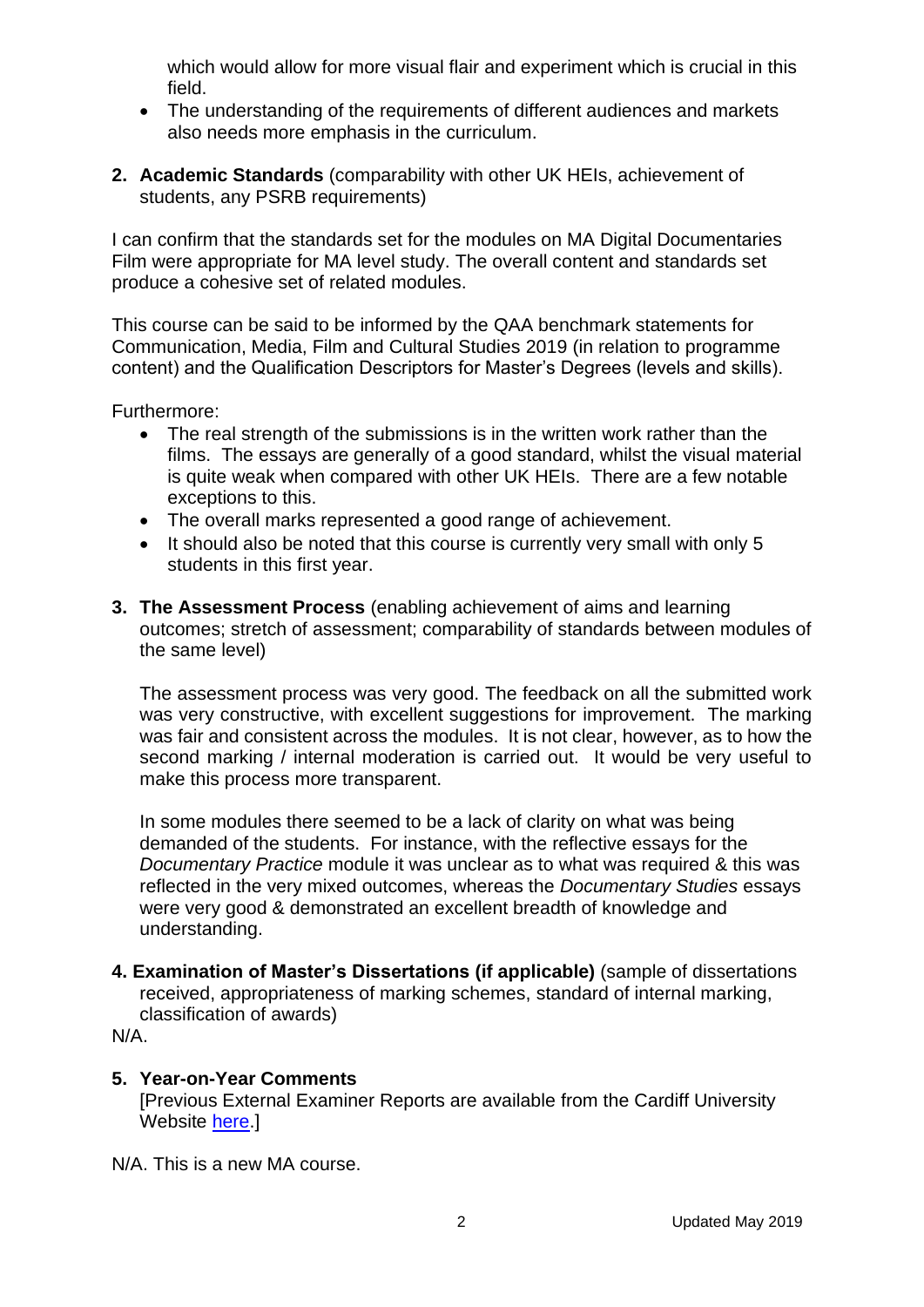**6. Preparation for the role of External Examiner (for new External Examiners only)** (appropriateness of briefing provided by the programme team and supporting information, visits to School, ability to meet with students, arrangements for accessing work to review)

My preparation for the role of External Examiner was interrupted by the Covid19 pandemic. I did not visit the university or meet any students or have any training. I was well informed about the course by the Course Leader & about the External Examining process by the Student Support Executive Officer.

It was very good to have all the students' work accessible digitally. There were, however, several issues regarding having the correct feedback forms, essays & films in the External Examiner's folder on Learning Central.

**7. Noteworthy Practice and Enhancement** (good and innovative practice in learning, teaching and assessment; opportunities for enhancement of learning opportunities)

The emphasis on thorough research before filming is excellent – as evidenced in the module *Directing the Documentary*. This stage of filmmaking is often neglected by students & the courses attempt to address this with a very rigorous and in-depth approach both in the teaching & the assessment is to be commended.

**8. Appointment Overview (for retiring External Examiners only)** (significant changes in standards, programme/discipline developments, implementation of recommendations, further areas of work)

N/A.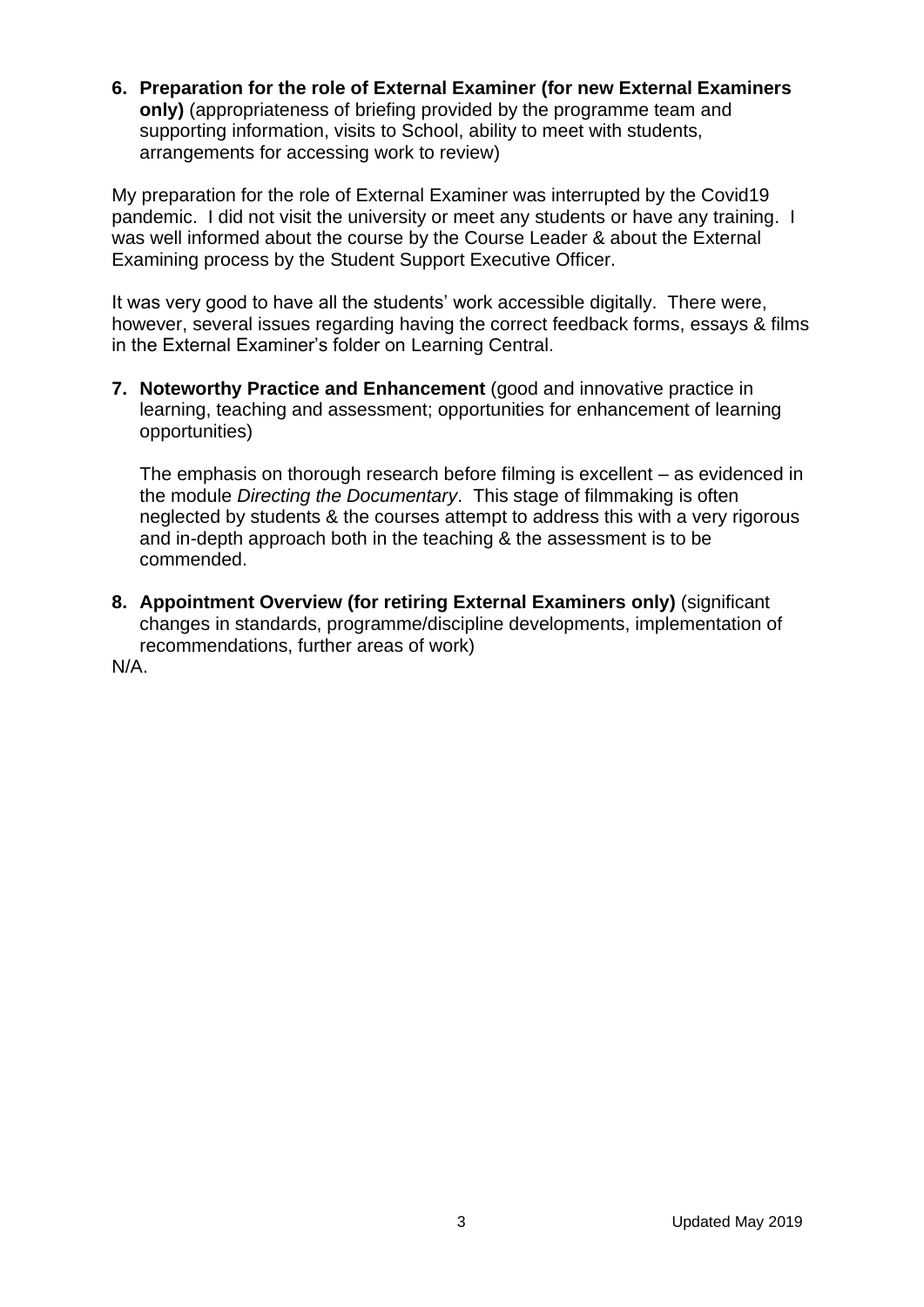## 9. **Annual Report Checklist**

Please include appropriate comments within Sections 1-7 above for any answer of 'No'.

|                                                        |                                                                                                                                                             | <b>Yes</b><br>(Y) | <b>No</b><br>(N) | N/A<br>(N/A) |  |
|--------------------------------------------------------|-------------------------------------------------------------------------------------------------------------------------------------------------------------|-------------------|------------------|--------------|--|
| <b>Programme/Course information</b>                    |                                                                                                                                                             |                   |                  |              |  |
| 9.1                                                    | Did you receive sufficient information about the Programme and<br>its contents, learning outcomes and assessments?                                          | Y                 |                  |              |  |
| 9.2                                                    | Were you asked to comment on any changes to the assessment<br>of the Programme?                                                                             |                   | N                |              |  |
| <b>Commenting on draft examination question papers</b> |                                                                                                                                                             |                   |                  |              |  |
| 9.3                                                    | Were you asked to approve all examination papers contributing<br>to the final award?                                                                        |                   |                  | N/A          |  |
| 9.4                                                    | Were the nature, spread and level of the questions appropriate?                                                                                             |                   |                  | N/A          |  |
| 9.5                                                    | Were suitable arrangements made to consider your comments?                                                                                                  |                   |                  | N/A          |  |
| <b>Examination scripts</b>                             |                                                                                                                                                             |                   |                  |              |  |
| 9.6                                                    | Did you receive a sufficient number of scripts to be able to assess<br>whether the internal marking and classifications were appropriate<br>and consistent? |                   |                  | N/A          |  |
| 9.7                                                    | Was the general standard and consistency of marking<br>appropriate?                                                                                         |                   |                  | N/A          |  |
| 9.8                                                    | Were the scripts marked in such a way as to enable you to see<br>the reasons for the award of given marks?                                                  |                   |                  | N/A          |  |
| 9.9                                                    | Were you satisfied with the standard and consistency of marking<br>applied by the internal examiners?                                                       |                   |                  | N/A          |  |
| 9.10                                                   | In your judgement, did you have the opportunity to examine a<br>sufficient cross-section of candidates' work contributing to the<br>final assessment?       |                   |                  | N/A          |  |
| <b>Coursework and practical assessments</b>            |                                                                                                                                                             |                   |                  |              |  |
| 9.11                                                   | Was the choice of subjects for coursework and / or practical<br>assessments appropriate?                                                                    | Y                 |                  |              |  |
| 9.12                                                   | Were you afforded access to an appropriate sample of<br>coursework and / or practical assessments?                                                          | Y                 |                  |              |  |
| 9.13                                                   | Was the method and general standard of assessment<br>appropriate?                                                                                           | Y                 |                  |              |  |
| 9.14                                                   | Is sufficient feedback provided to students on their assessed<br>work?                                                                                      | Y                 |                  |              |  |
|                                                        | <b>Clinical examinations (if applicable)</b>                                                                                                                |                   |                  |              |  |
| 9.15                                                   | Were satisfactory arrangements made for the conduct of clinical<br>assessments?                                                                             |                   |                  | N/A          |  |
|                                                        | <b>Sampling of work</b>                                                                                                                                     |                   |                  |              |  |
| 9.16                                                   | Were you afforded sufficient time to consider samples of<br>assessed work?                                                                                  | Y                 |                  |              |  |
|                                                        | <b>Examining board meeting</b>                                                                                                                              |                   |                  |              |  |